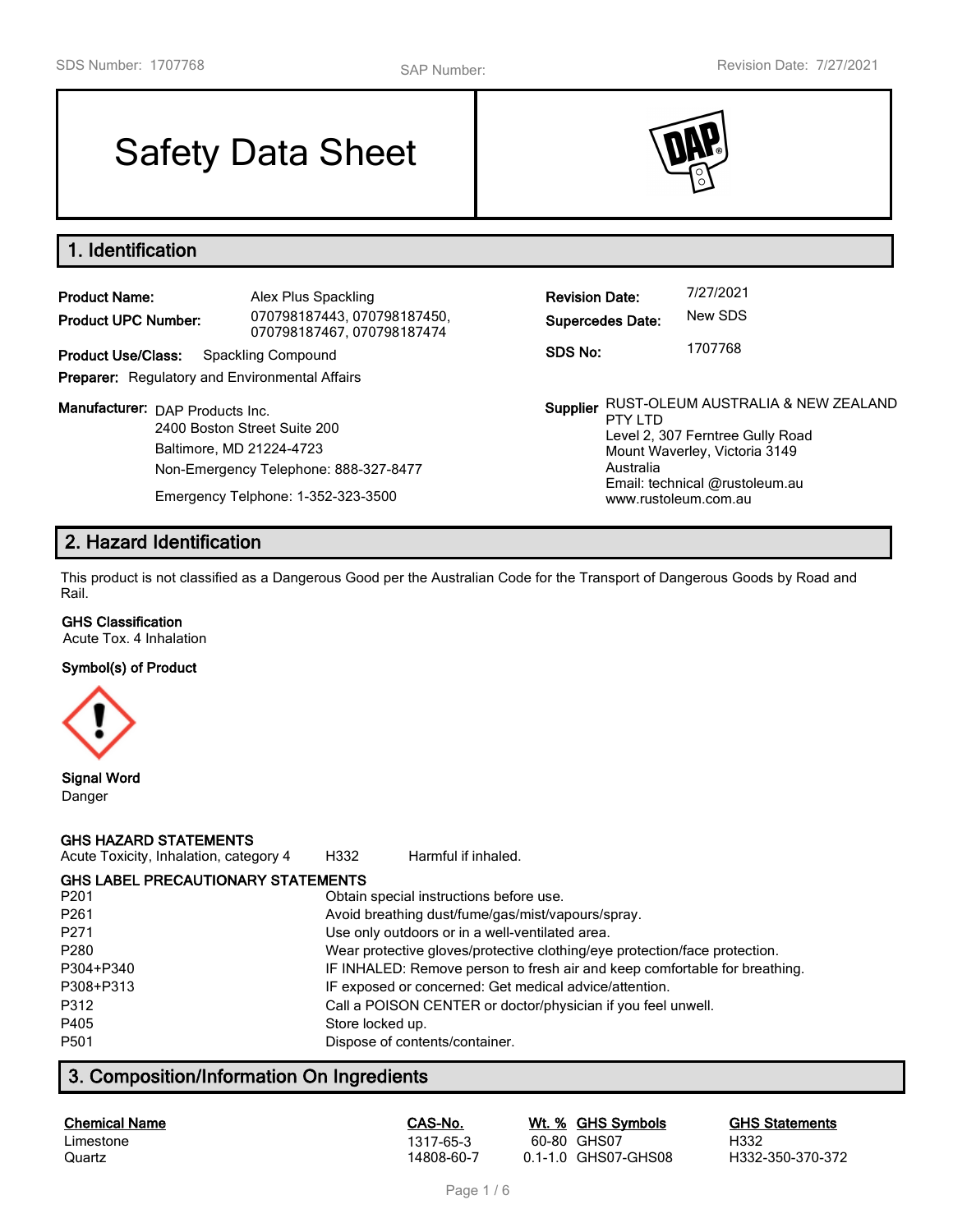Contains less than 0.1% respirable crytalline silicate in the form of quartz.

**The balance of the product is Nonhazardous.**

# **4. First-aid Measures**

**FIRST AID - INHALATION:** If you experience difficulty in breathing, leave the area to obtain fresh air. If continued difficulty is experienced, get medical attention immediately.

**FIRST AID - SKIN CONTACT:** Wash skin with soap and water for 15 minutes. Get medical aid if symptoms persist.

**FIRST AID - EYE CONTACT:** In case of contact, immediately flush eyes with large quantities of water for at least 15 minutes until irritation subsides. Get medical attention immediately.

**FIRST AID - INGESTION:** If swallowed, DO NOT INDUCE VOMITING. Get medical attention immediately.

# **5. Fire-fighting Measures**

**ADG HAZCHEM CODE:** N•A•

**EXTINGUISHING MEDIA:** Alcohol Foam, Carbon Dioxide, Dry Chemical, Foam, Water Spray or Fog, Water

# **UNUSUAL FIRE AND EXPLOSION HAZARDS:** No Information

**SPECIAL FIREFIGHTING PROCEDURES:** Wear self-contained breathing apparatus pressure-demand (NIOSH approved or equivalent) and full protective gear. Use water spray to cool exposed surfaces.

# **6. Accidental Release Measures**

#### **ENVIRONMENTAL MEASURES:** No Information

**STEPS TO BE TAKEN IF MATERIAL IS RELEASED OR SPILLED:** In case of spillage, absorb with inert material and dispose of in accordance with applicable regulations.

# **7. Handling and Storage**

**HANDLING:** KEEP OUT OF REACH OF CHILDREN!DO NOT TAKE INTERNALLY. Use only with adequate ventilation. Ensure fresh air entry during application and drying. Do not breathe dust. Removal of this product after use will result in the generation of Dust. If dry-sanded, exposure to dust may result in the build-up of material in eyes, ears, nose, and mouth which may cause irritation. While dry sanding, use of a NIOSH-approved dust mask is recommended. Wash thoroughly after handling.

**STORAGE:** Avoid excessive heat and freezing. Do not store at temperatures above 120 °F (49 °C). Store away from caustics and oxidizers. Keep containers tightly closed.

# **8. Exposure Controls/Personal Protection**

| <b>Chemical Name</b> | CAS-No.    | Weight %<br><b>Less Than</b> | <b>ACGIH TLV-</b><br><b>TWA</b>                                  | <b>ACGIH TLV-</b><br><b>STEL</b> | <b>OSHA PEL-TWA</b>                                                   | <b>OSHA PEL-</b><br><b>CEILING</b> |
|----------------------|------------|------------------------------|------------------------------------------------------------------|----------------------------------|-----------------------------------------------------------------------|------------------------------------|
| Limestone            | 1317-65-3  | 75.0                         | N.E.                                                             | N.E.                             | 15 mg/m3 TWA<br>total dust, 5 mg/<br>m3 TWA<br>respirable<br>fraction | N.E.                               |
| Quartz               | 14808-60-7 | 1.0                          | $0.025 \,\mathrm{mg/m3}$<br>TWA respirable<br>particulate matter | N.E.                             | 50 μg/m3 TWA<br>Respirable<br>crystalline silica                      | N.E.                               |

#### **Personal Protection**



**RESPIRATORY PROTECTION:** When concentrations exceed the exposure limits specified, use of a NIOSH-approved dust, mist and fume respirator is recommended. Where the protection factor of the respirator may be exceeded, use of a full facepiece, supplied air, or Self Contained Breathing Apparatus (SCBA) may be necessary. If concentrations exceed the exposure limits specified, use of a NIOSH-approved supplied air respirator is recommended. Where the protection factor is exceeded, use of a Self Contained Breathing Apparatus (SCBA) may be necessary. Use an approved NIOSH/OSHA respirator if dry sanded. National Institute for Occupational Safety and Health (NIOSH) has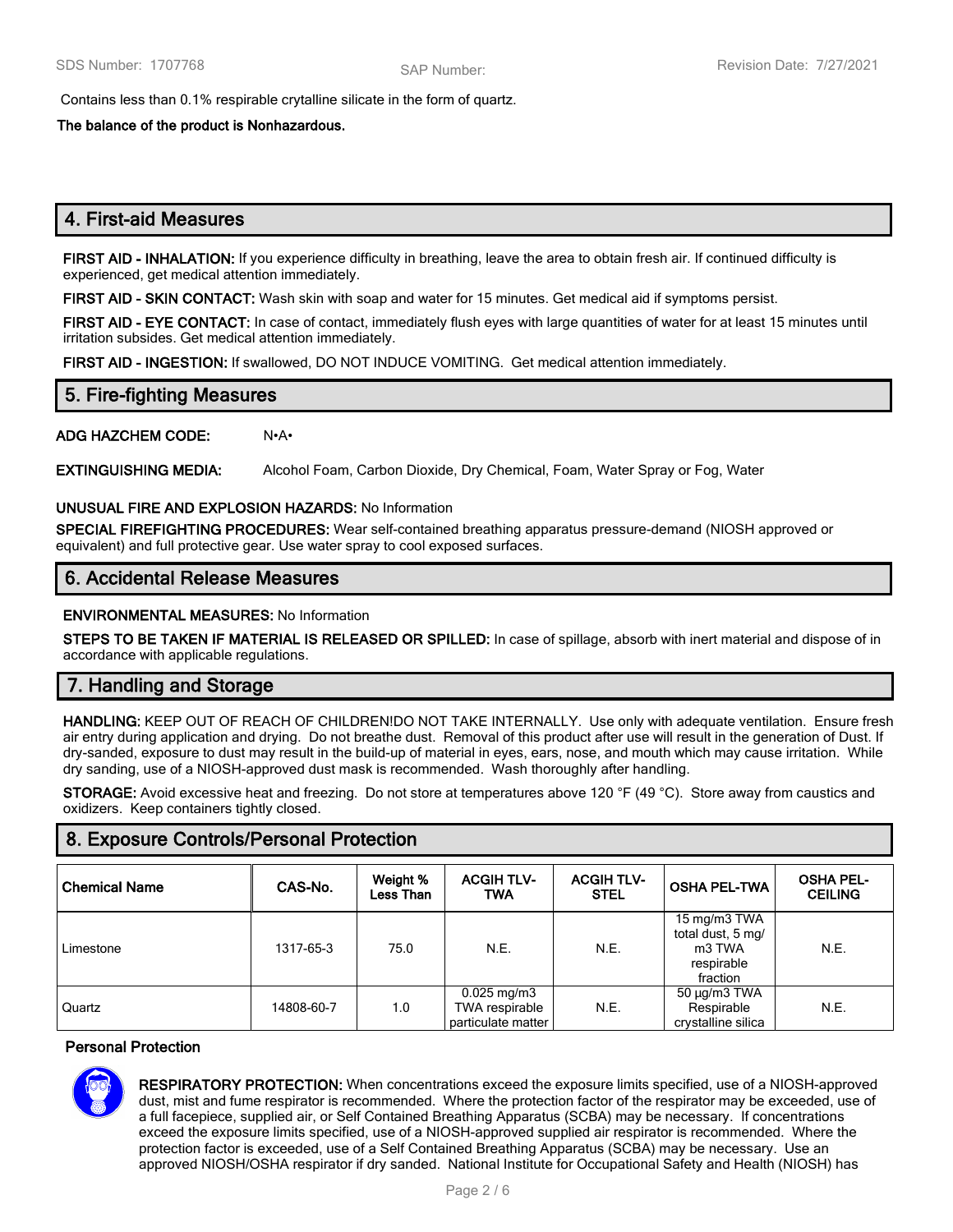recommended that the permissible exposure limit be changed to 50 micrograms respirable free silica per cubic meter of air (0.05 mg/m3) as determined by a full shift sample up to 10-hour work shift. A respiratory protection program that meets the OSHA 1910.134 and ANSI Z88.2 requirements must be followed whenever workplace conditions warrant a respirator's use.



**SKIN PROTECTION:** Wear protective gloves.



**EYE PROTECTION:** Safety glasses with side-shields.



**OTHER PROTECTIVE EQUIPMENT:** Not required under normal use.



**HYGIENIC PRACTICES:** Remove and wash contaminated clothing before re-use.

# **9. Physical and Chemical Properties**

| Appearance:                    |  |
|--------------------------------|--|
|                                |  |
| Odor:                          |  |
| Density, g/cm3:                |  |
| Freeze Point, °C:              |  |
| <b>Solubility in Water:</b>    |  |
| Decomposition Temperature, °C: |  |
| Boiling Range, °C:             |  |
| Minimum Flash Point. °C:       |  |
| <b>Evaporation Rate:</b>       |  |
| <b>Vapor Density:</b>          |  |
| <b>Combustible Dust:</b>       |  |

Does not support combustion

White to Off-White **Physical State:** Paste **Odor:** Very Slight Ammonia **Odor Threshold:** Not Established **Density, and 12.0 pH: pH:** Between 7.0 and 12.0 **Freeze Point, °C:** Not Established **Viscosity (mPa.s):** Not Established **Solubility in Water:** Not Established **Partition Coeff., n-octanol/water:** Not Established **Deal Explosive Limits, %: N.E. - N.E. - N.E. Boiling Range, °C:** 100 - 100 **Auto-Ignition Temperature, °C** Not Established **Minimum Flash Pressure, mmHg:** Not Established **Evaluate:** Slower Than n-Butyl Acetate **Flash Method:** Seta Closed Cup **Vapor Density:** Heavier Than Air **Flammability, NFPA:** Non-Flammable

(See "Other information" Section for abbreviation legend) (If product is an aerosol, the flash point stated above is that of the propellant.)

# **10. Stability and Reactivity**

**STABILITY:** Stable under normal conditions.

**CONDITIONS TO AVOID:** Do not breathe dust. Avoid dust formation in confined areas. Excessive heat and freezing.

**INCOMPATIBILITY:** Incompatible with strong bases and oxidizing agents.

**HAZARDOUS DECOMPOSITION PRODUCTS:** Above 1450 degree C: SO2 and CaO.

# **11. Toxicological Information**

**EFFECT OF OVEREXPOSURE - INHALATION:** Prolonged, repeated, or high exposures may cause irritation to the respiratory tract (nose, mouth, mucous membranes). Dust from dry sanding may cause eye, skin, nose, throat and respiratory tract irritation.

**EFFECT OF OVEREXPOSURE - SKIN CONTACT:** Under normal use conditions, this product is not expected to cause adverse health effects. Prolonged or repeated contact with skin may cause mild irritation.

**EFFECT OF OVEREXPOSURE - EYE CONTACT:** Under normal use conditions, this product is not expected to cause adverse health effects. Direct eye contact may cause irritation. May cause eye irritation.

**EFFECT OF OVEREXPOSURE - INGESTION:** Under normal use conditions, this product is not expected to cause adverse health effects. Single dose oral toxicity is very low. Amounts ingested incidental to industrial handling are not likely to cause injury; however, ingestion of large amounts may cause injury. Ingestion may result in obstruction when material hardens.

#### **CARCINOGENICITY:** No Information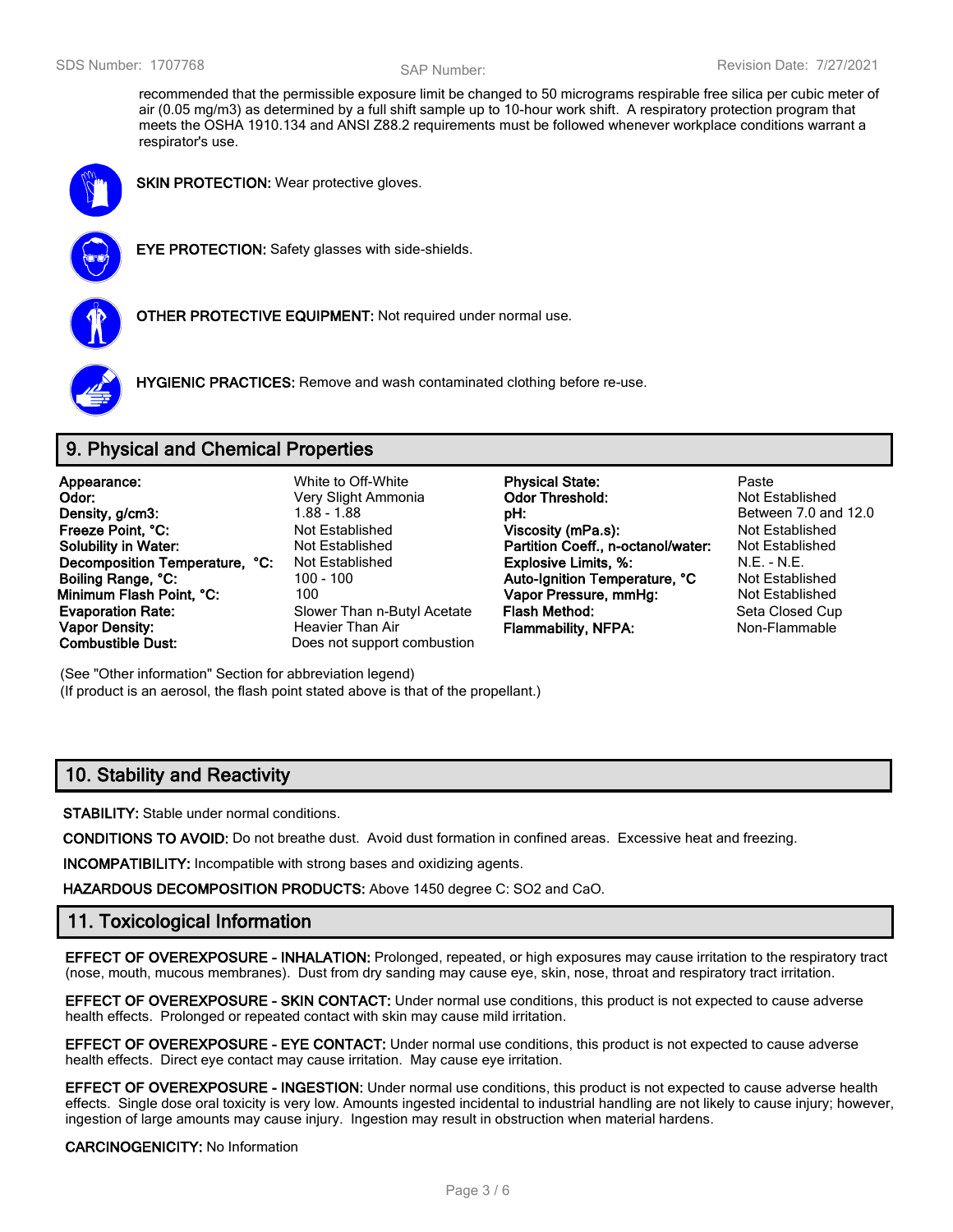**EFFECT OF OVEREXPOSURE - CHRONIC HAZARDS:** The International Agency for Research on Cancer (IARC) has determined that crystalline silica in the form of quartz or cristobalite that is inhaled from occupational sources is carcinogenic to humans (Group 1 carcinogenic to humans). Refer to IARC Monograph 68, Silica, Some Silicates and Organic Fibres (published in June 1997) in conjunction with the use of these materials. The National Toxicology Program (NTP) classifies respirable crystalline silica as "known to be a human carcinogen". Refer to the 9th Report on Carcinogens (2000). The American Conference of Governmental Industrial Hygienists (ACGIH) classifies crystalline silica, quartz, as a suspected human carcinogen (Group A2). Breathing dust containing respirable crystalline silica may not cause noticeable injury or illness even though permanent lung damage may be occurring. Inhalation of dust may have the following serious chronic health effects: Excessive inhalation of respirable dust can cause pneumoconiosis, a respiratory disease, which can result in delayed, progressive, disabling and sometimes fatal lung injury. Symptoms include cough, shortness of breath, wheezing, non-specific chest illness and reduced pulmonary function. Smoking exacerbates this disease. Individuals with pneumoconiosis are predisposed to develop tuberculosis. There is some evidence that breathing respirable crystalline silica or the disease silicosis is associated with an increased incidence of significant disease endpoints such as scleroderma (an immune system disorder manifested by fibrosis of the lungs, skin and other internal organs) and kidney disease. Prolonged or repeated inhalation of dust may cause lung damage.

#### **PRIMARY ROUTE(S) OF ENTRY:** Skin Contact, Inhalation, Eye Contact

#### **Acute Toxicity Values**

#### **The acute effects of this product have not been tested. Data on individual components are tabulated below**

| CAS-No.    | <b>Chemical Name</b> | Oral LD50      | Dermal LD50 | Vapor LC50 |
|------------|----------------------|----------------|-------------|------------|
| 1317-65-3  | Limestone            | 6450 mg/kg Rat | N.I.        | - N.I.     |
| 14808-60-7 | Quartz               | - N.I.         | - N.I.      | - N.I.     |

N.I. = No Information

# **12. Ecological Information**

**ECOLOGICAL INFORMATION:** Ecological injuries are not known or expected under normal use.

# **13. Disposal Information**

**DISPOSAL INFORMATION:** This product does not meet the definition of a hazardous waste according to U.S. EPA Hazardous Waste Management Regulation, 40 CFR Section 261. Dispose as hazardous waste according to all local, state, federal and provincial regulations. State and Local regulations/restrictions are complex and may differ from Federal regulations. Responsibility for proper waste disposal is with the owner of the waste.

**STEPS TO BE TAKEN IF MATERIAL IS RELEASED OR SPILLED:** In case of spillage, absorb with inert material and dispose of in accordance with applicable regulations.

# **14. Transport Information**

|                              | Domestic (USDOT)  | International (IMDG) | Air (IATA)     | <b>ADG</b>     |
|------------------------------|-------------------|----------------------|----------------|----------------|
| <b>UN Number:</b>            | N.A.              | N.A.                 | N.A.           | N.A.           |
| <b>Proper Shipping Name:</b> | Not Regulated     | Not Regulated        | Not Regulated  | Not Regulated  |
| <b>Hazard Class:</b>         | N.A.              | No Information       | N.A.           | N.A.           |
| <b>Packing Group:</b>        | N.A.              | N.A.                 | N.A.           | N.A.           |
| <b>Limited Quantity:</b>     | No Information    | No Information       | No Information | No Information |
| <b>ADG Hazchem: Code</b>     | $N \cdot A \cdot$ |                      |                |                |

# **15. Regulatory Information**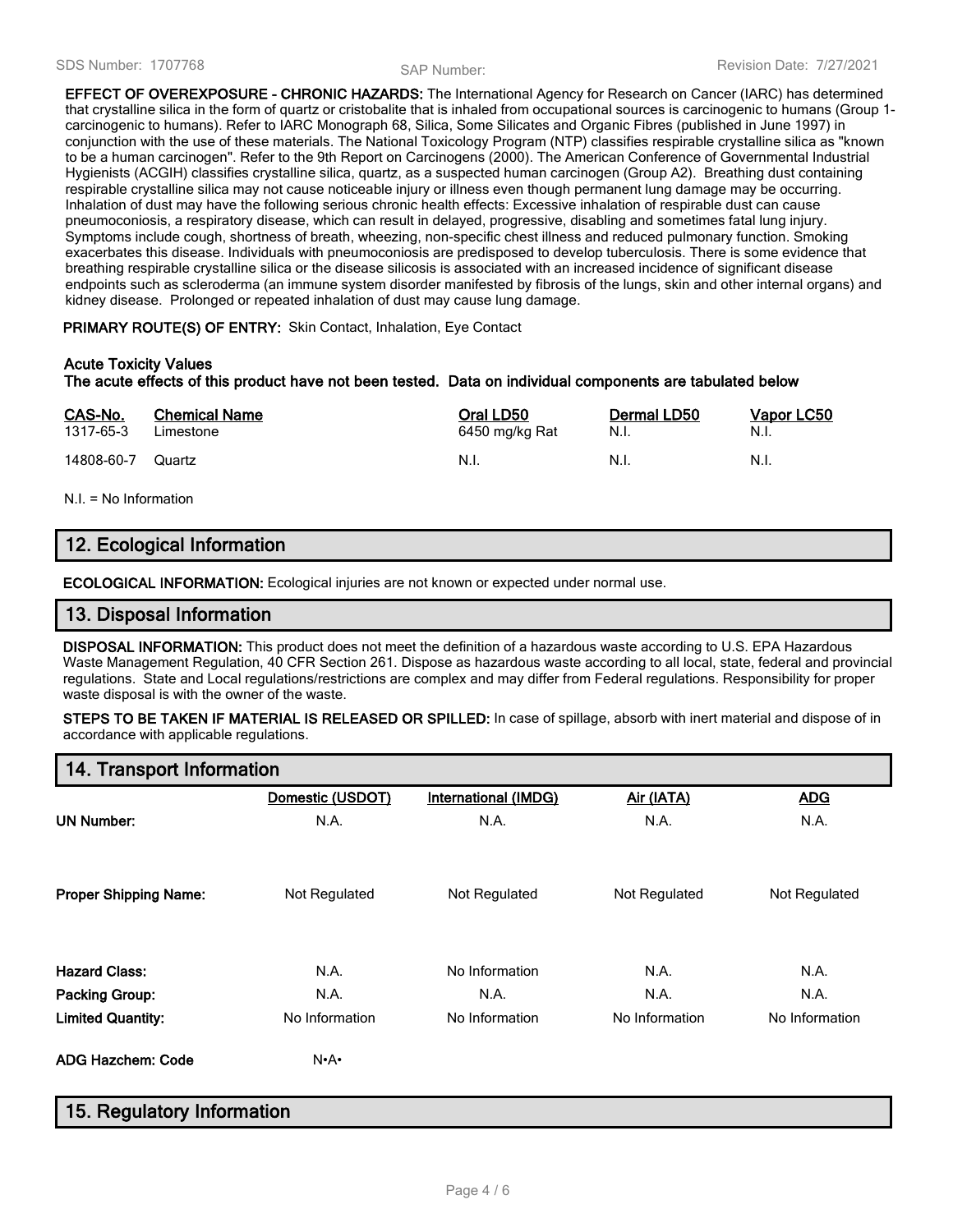#### **Montreal Protocol**

No Montreal Protocol components exist in this product.

| <b>Stockholm Convention</b>                                              |           |
|--------------------------------------------------------------------------|-----------|
| No Information                                                           |           |
| <b>Chemical Name</b>                                                     | CAS-No.   |
| Limestone                                                                | 1317-65-3 |
| Water                                                                    | 7732-18-5 |
|                                                                          |           |
| <b>Rotterdam Convention</b>                                              |           |
| No Information                                                           |           |
| <b>Chemical Name</b>                                                     | CAS-No.   |
| Limestone                                                                | 1317-65-3 |
| Water                                                                    | 7732-18-5 |
|                                                                          |           |
| <b>MARPOL</b>                                                            |           |
|                                                                          |           |
| No substances listed under the MARPOL regulations exist in this product. |           |
| <b>SUSMP</b>                                                             |           |
|                                                                          |           |

A poison schedule number has not been allocated to this product using the criteria in the Standard for the Uniform Scheduling of Medicines and Poisons (SUSMP).

None N.A.

# **Chemical Name Schedule Number**

No substances listed under the SUSMP regulations exist in this product.

#### **Capital Territories Environmental Regulations**

No Capital Territory components exist in this product.

| 16. Other Information                          |                      |                              |                                  |  |  |
|------------------------------------------------|----------------------|------------------------------|----------------------------------|--|--|
| <b>Revision Date:</b>                          |                      | 7/27/2021                    | <b>Supersedes Date: New MSDS</b> |  |  |
| Reason for revision:                           |                      | Periodic Update              |                                  |  |  |
| Datasheet produced by:<br><b>HMIS Ratings:</b> |                      | <b>Regulatory Department</b> |                                  |  |  |
| Health:                                        | <b>Flammability:</b> | <b>Reactivity:</b>           | <b>Personal Protection:</b>      |  |  |
| $2^*$                                          | 0                    | 0                            | х                                |  |  |

**VOC Less Water Less Exempt Solvent, g/L:** 45.0

**VOC Material, g/L:** 26

**VOC as Defined by California Consumer Product Regulation, Wt/Wt%:** 0.21

**VOC Actual, Wt/Wt%:** 1.4

#### **Text for GHS Hazard Statements shown in Section 3 describing each ingredient:**

Harmful if inhaled.<br>
H350 **H350** May cause cancer